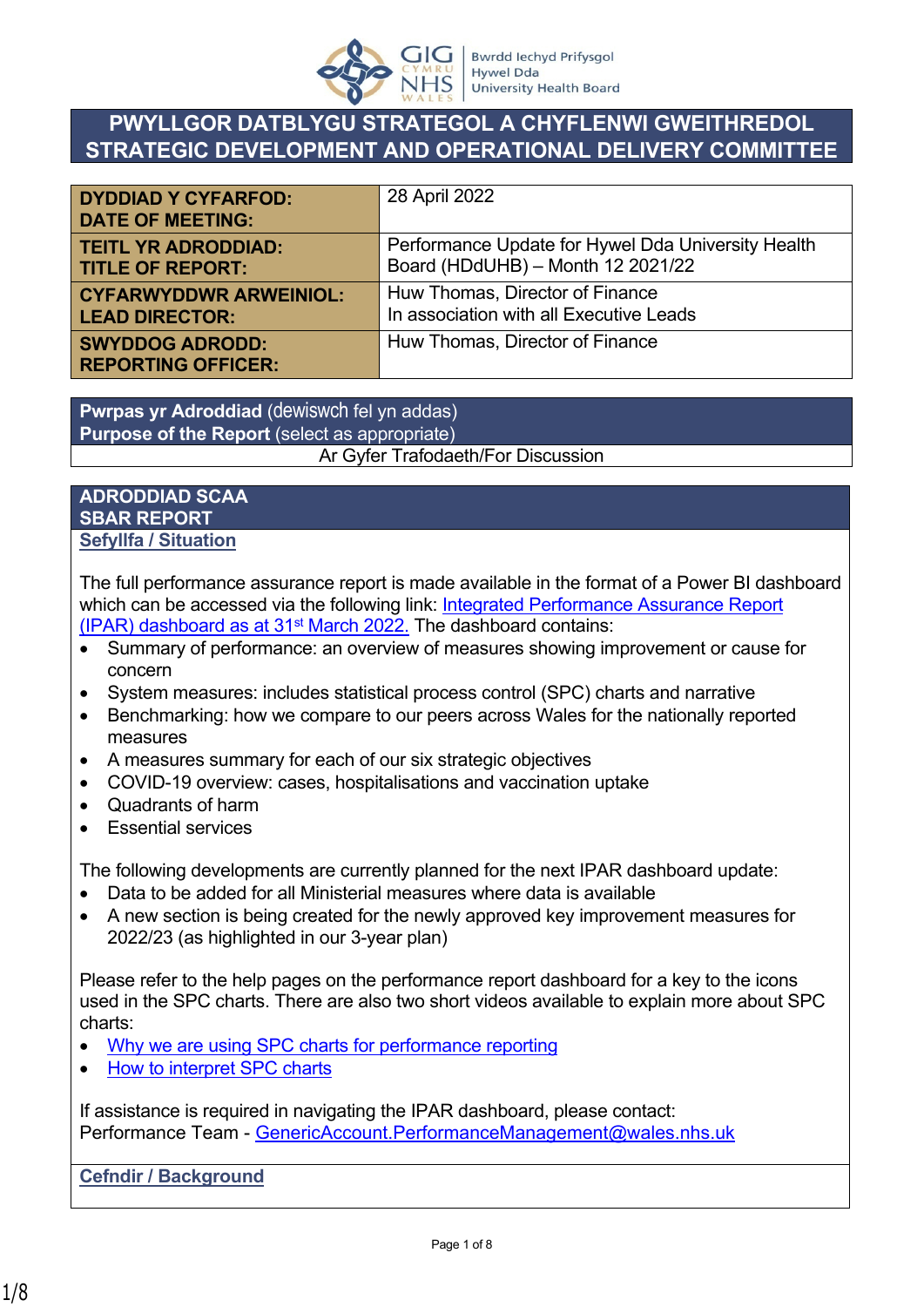The [NHS Wales Delivery Framework 21/22](https://hduhb.nhs.wales/about-us/performance-targets/performance-documents/2021-22-nhs-wales-delivery-framework-amp-guidance-pdf/) is modelled on 'A Healthier Wales' quadruple aims, as part of the 'Single Integrated Outcomes Framework for Health and Social Care'. The framework and previous versions of the IPAR dashboard can be accessed via the supporting documents section of the *[Monitoring our performance](https://hduhb.nhs.wales/about-us/performance-targets/our-performance-areas/monitoring-our-performance/)* internet page.

#### **Asesiad / Assessment**

Key initiatives and improvements impacting our performance include:



**Outsourcing** Outsourcing is being utilised to mitigate the reduction in capacity internally. This has acted to steady the backlog position despite demand returning to pre-pandemic levels. 1,526 appointments / procedures were outsourced across all specialties in March 2022, with work underway to confirm plans for the new financial year.





**appointments** During the pandemic, virtual appointments have been offered as an alternative to face to face. This has mitigated the reduction in face-to-face capacity. In March 2022, 26.9% of all follow up appointments undertaken were virtual. Without this activity, follow up lists would be much larger.

There are some of the initiatives underway. We will work to assess whether these have an impact on performance over time.

| <b>Same Day</b><br><b>Emergency Care</b> | Same Day Emergency Care (SDEC) is being progressed<br>across all sites which aims to minimise admissions, with wrap<br>around care from the community available to support<br>admission avoidance where assessment and diagnostics have<br>determined it is safe and appropriate to do so.                                                                                                                  |
|------------------------------------------|-------------------------------------------------------------------------------------------------------------------------------------------------------------------------------------------------------------------------------------------------------------------------------------------------------------------------------------------------------------------------------------------------------------|
| <b>Ambulance</b><br>Triage               | To reduce the impact on our acute hospital front doors during<br>peak hours (10am-2pm), patients waiting for an ambulance are<br>given a triage assessment and streamed accordingly. This<br>potentially reduces the number of patients conveyed via<br>ambulance to our hospitals.                                                                                                                         |
| <b>Primary Care</b>                      | The majority of our GP practices have signed up to the Virtual<br>Urgent Primary Care Centre and will 'go live' once 111 First<br>and our Local Flow Hub are operational (anticipated January-<br>March 2023).<br>In the Pembrokeshire North Cluster, a Home Visiting service<br>has been implemented to increase primary care capacity. This<br>started on 29th November 2021 and further recruitment will |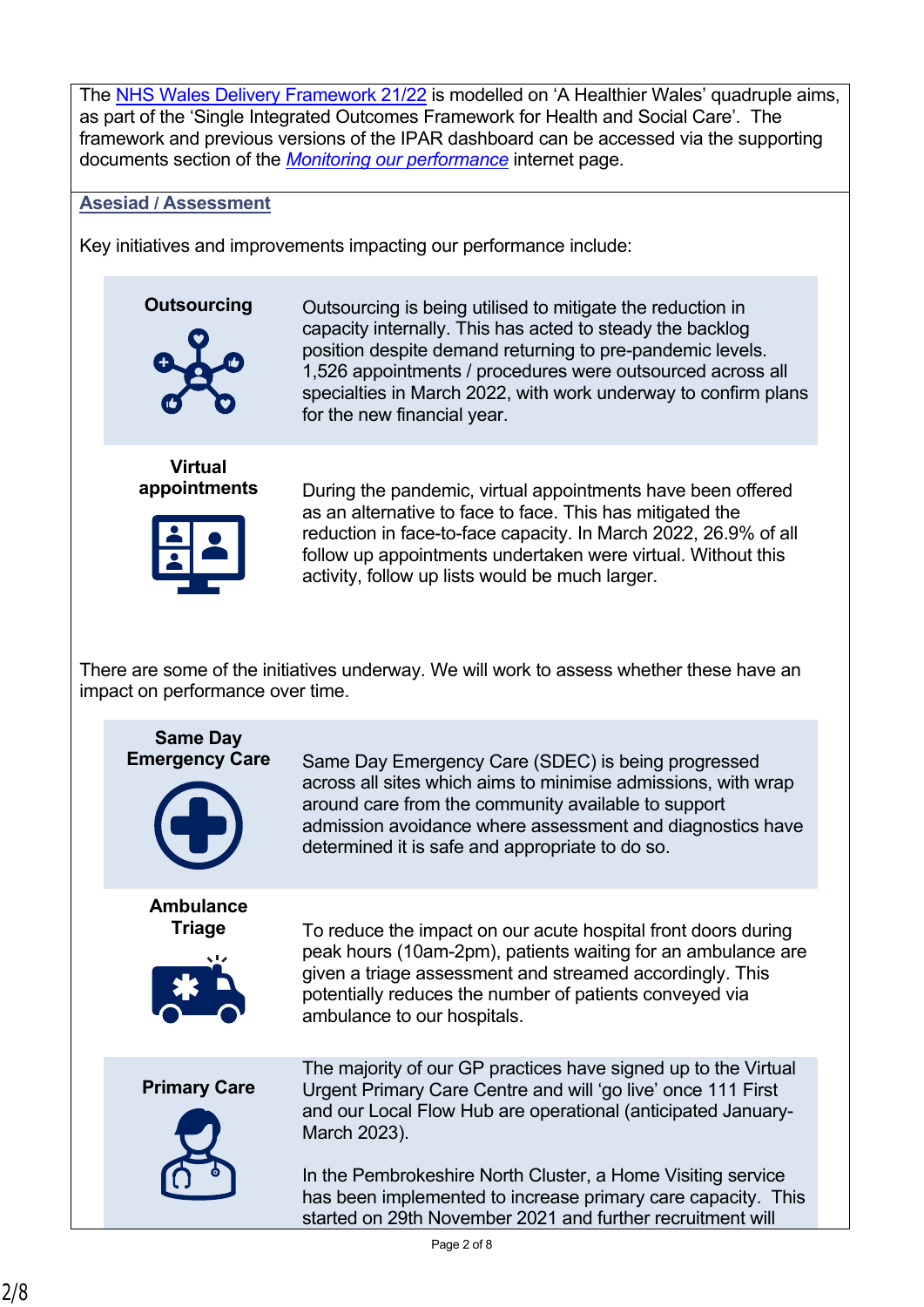see this model increase to be able to deliver 12-15 visits per day.

The key risks impacting our performance are:

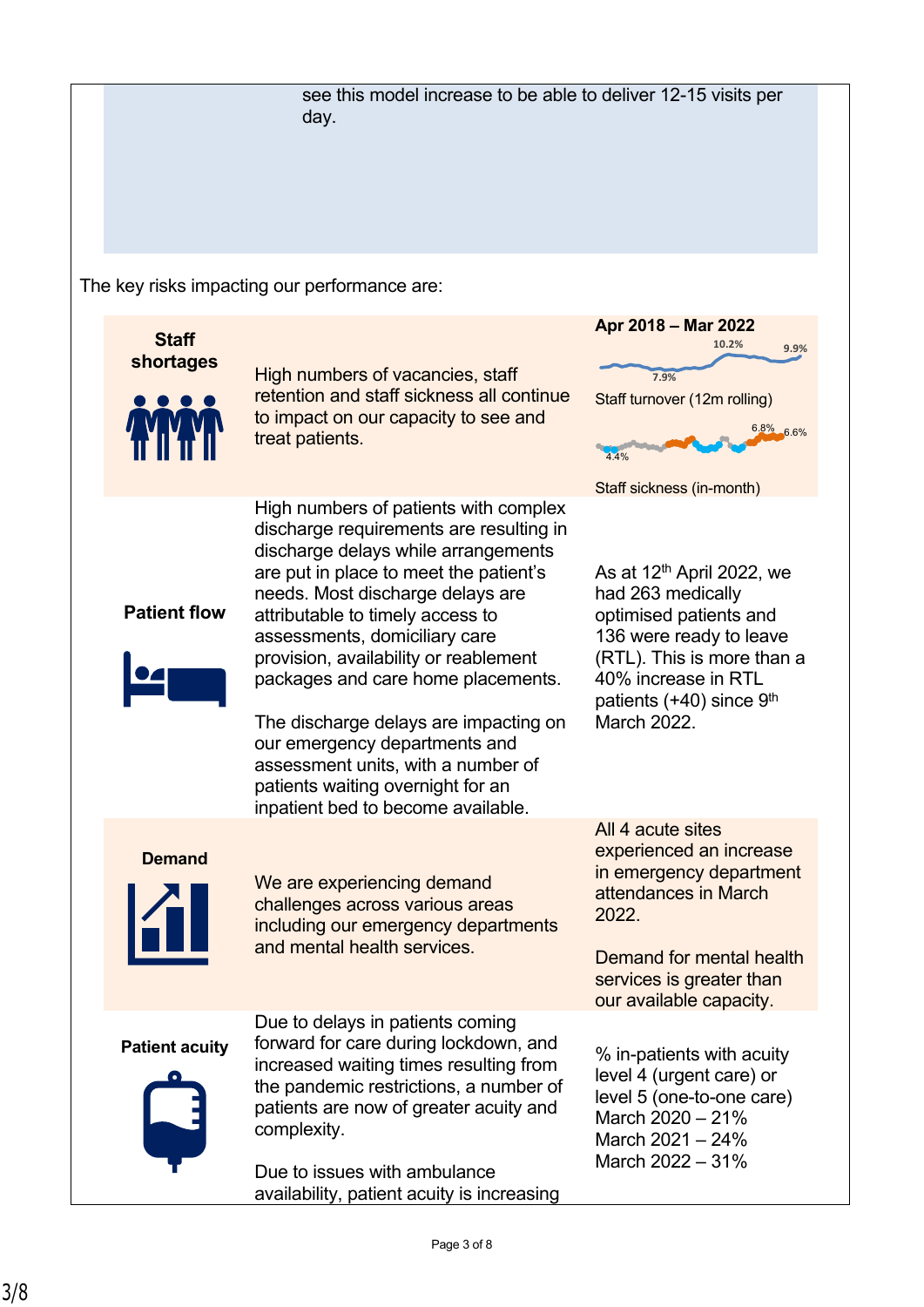| in patients that are self-presenting in our |
|---------------------------------------------|
| emergency departments.                      |

**Capacity**



Insufficient accommodation space to see, care for, and treat the volume of patients. This is further impacted by the COVID-19 social distancing and infection control requirements.

The patient flow issues described above are resulting in insufficient space to treat new patients arriving in our emergency departments.

As at 12th April 2022, our non-COVID-19 beds have been at 95%+ occupancy on all apart from 2 days in the previous 3-month period.

## **Key improving measures to highlight**

- **Mortality:** Crude hospital mortality for February 2022 was 0.98%; the lowest level recorded since June 2019.
- **Delayed follow ups:** In March 2022, total delayed follow ups (31,335) and follow ups delayed by over 100% (18,941) are both showing continued improvement, and performance is below the lower control limit.
- **Patient experience measures:** in March 2022 we witnessed improvements in a number of our patient experience measures:
	- $\circ$  I am listened to: 90.3% (target 80%)
	- $\circ$  I am involved in decisions about my health & care services: 87.3% (target 80%)

#### **Key declining and concerning measures to highlight**

- **Unscheduled care:** concerning performance continued in March 2022:
	- o Bronglais General Hospital (BGH) declared a Business Continuity Incident due to significant staff absence impacting on patient flow and urgent ambulance release. Immediate actions were taken to mitigate the risk and the incident was resolved within 5 hours.
	- o Red call responses within 8 minutes: 43.2% (target 65%). Carmarthenshire 39.6%
	- o Ambulance handovers: 1,012 over 1 hour and 356 handovers over 4 hours (targets 0)
	- o A&E 4 hour waits: 66.8% (target 95%). Lowest performance in Glangwili General Hospital (GGH) (54%) and Withybush General Hospital (WGH) (57%).
	- o A&E 12 hour waits: 1,433 (target 0). All 4 acute sites are showing concerning variation.
	- o Bed occupancy patients aged 75+: In March 2022, bed day occupancy for emergency admission patients aged 75+ showed an upwards trajectory and is now above the upper control limit.

#### • **Patient experience measures:**

- o Patient experience in our emergency departments: March 2022 evidenced our lowest recorded performance in over 5 years (77.3% against an 85% target).
- o Overall patient experience: 90.5% although above the 90% target, this falls outside the lower control limit.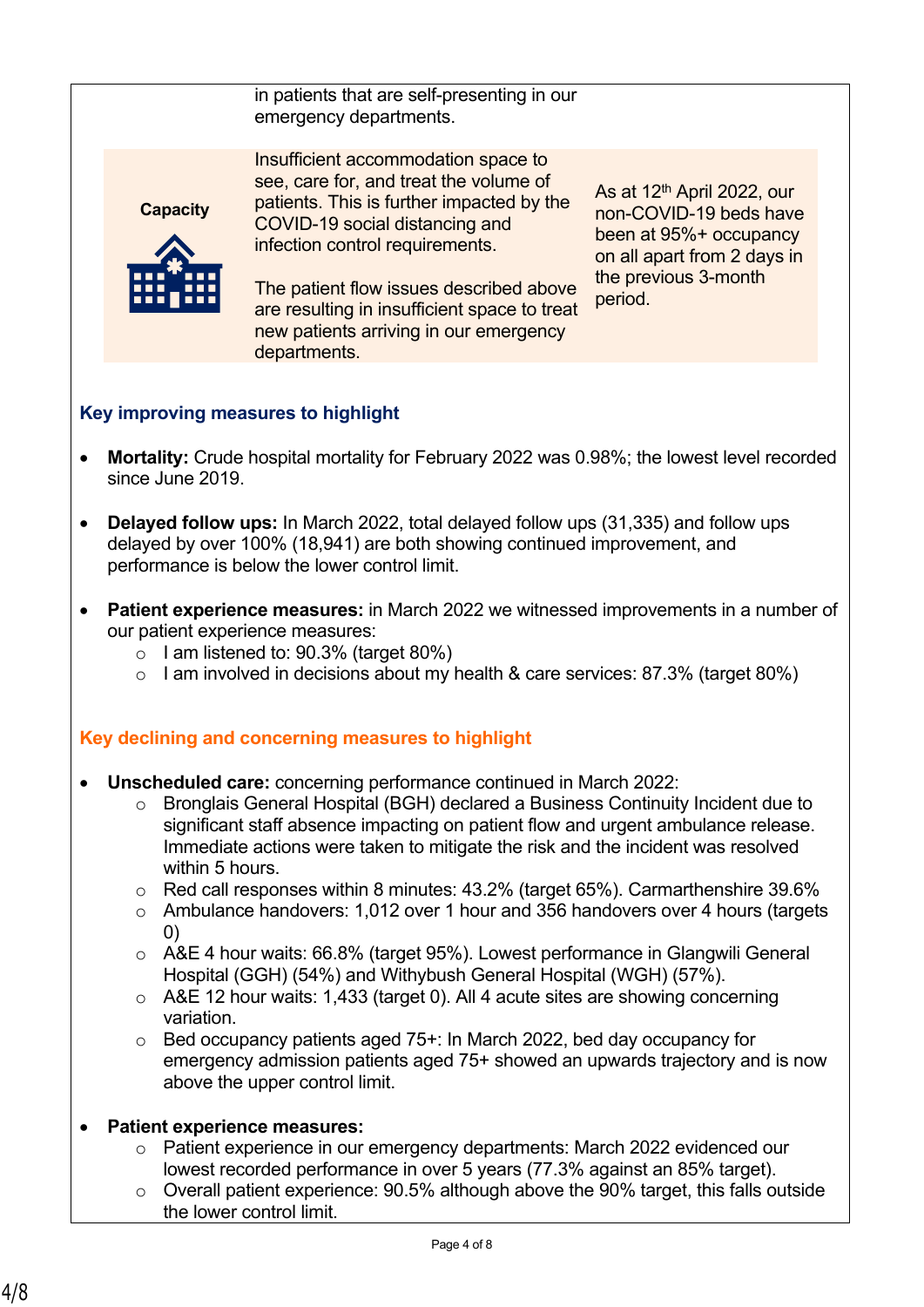- **Mental Health:** concerning performance continued in February 2022 for the following measures:
	- o Adult Psychological Therapies waits under 26 weeks: 42.1% (target 80%)
	- o Child Neurodevelopment Assessments waits under 26 weeks: 25.9% (target 80%)
	- o Mental Health Assessments within 28 days (under 18): 21.9% (target 80%)
	- o Mental Health therapeutic interventions within 28 days (under 18): 40% (target 80%)
	- $\circ$  Patients under 18 with a valid care and treatment plan: 75.4% (target 90%)
	- $\circ$  Patients over 18 with a valid care and treatment plan: 83.9% (target 90%)
- **Referral to treatment:** concerning performance continued in March 2022:
	- $\circ$  Patients waiting under 26 weeks 56.7% (target 95%)
	- $\circ$  Patients waiting over 36 weeks 30,542 (target 0).
	- $\circ$  HDdUHB residents waiting over 36 weeks for treatment by other providers 3,390 at February (target 0).
- **Hospital initiated cancellations:** In February 2022, performance (103 procedures postponed within 24 hours for non-clinical reasons) is showing special cause concerning variation and above the upper control limit for only the second time since the beginning of the pandemic.

### • **Therapies:**

- $\circ$  Total number of patients waiting for a specific therapy: this is showing concerning variation, there were 969 patients waiting over 14 weeks in March 2022.
- o Occupational Therapy: The number of patients waiting over 14 weeks continues to rise. In March 2022 there were 487 patients waiting, this is more than double the upper control limit and the most waits in Occupational Therapy the Health Board has seen.
- o Dietetics: In March 2022, 90 patients were waiting over 14 weeks, which is above the upper control limit. However, this service has seen a steady a reduction in waits since the 187 reported for December 2021.
- o Physiotherapy: There were 268 patients waiting over 14 weeks for physiotherapy in March 2022; physiotherapy waits have been showing concerning variation since September 2021.
- o Clinical Musculoskeletal Assessment and Treatment service (CMATs): In March 2022 there were 138 patients wating over 6 weeks for this service against the target  $of  $0$$

## • **Diagnostics:**

- o Endoscopy: There were 1,504 patients waiting over 8 weeks for an endoscopy diagnostic in March 2022. Performance has been above the upper control limit of 1,237 since December 2021.
- o Neurophysiology: This service has been showing concerning variation since January 2021, the highest number of patients waiting reached 966 in April 2021. There were 716 patients waiting over 8 weeks in March 2022.
- **Cancer:** In February 2022, 50% of patients started their first definitive cancer treatment, which is below the lower control limit (target 75%).
- **Measles, mumps and rubella (MMR) vaccination:** performance continues to deteriorate 88.5%, failing to meet the 95% target for the first 9 months of 2021/22. There are not yet enough data points (15 or more) to produce an SPC chart.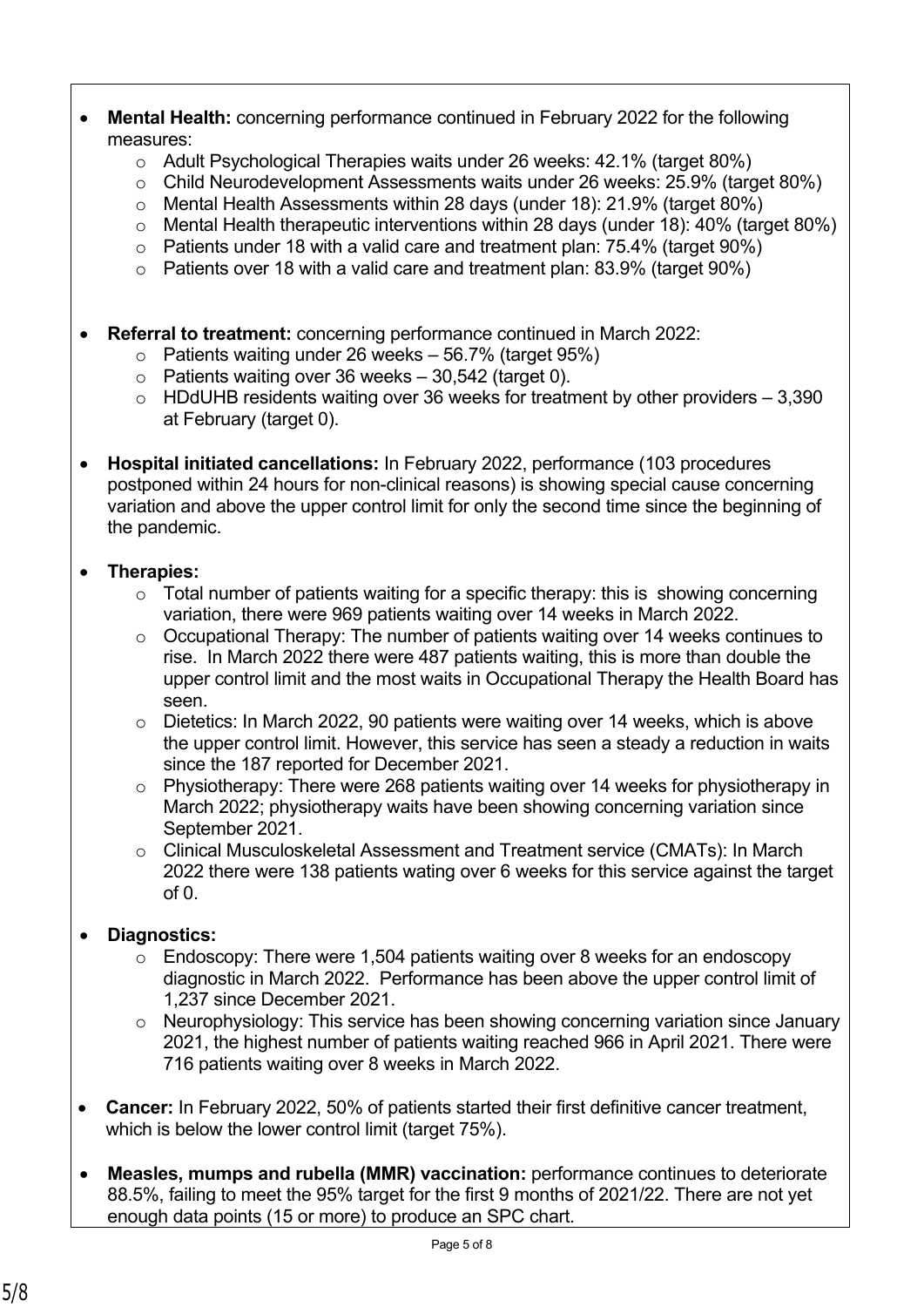#### **Other important areas/changes to highlight**

- **Medicines Management:** the target for total antibacterial items per 1,000 STAR-Pus has been revised following an error by using the incorrect baseline. Please note we are awaiting confirmation from Welsh Government Delivery and Performance of the correct target figures prior to 2021/22
- **Mental Health:** data for assessments within 28 days and therapeutic interventions within 28 days (both under and over 18) has been slightly revised from April 21 to February 22 due a change to the way outcome information is captured.
- **Ophthalmology:** Performance in February 2022 was 68.2% against a target of 95%. Common cause variation is showing for this measure and performance is within expected limits.
- **Follow ups:** In March 2022, there were 66,418 patients waiting for a follow-up appointment against a target of 37,973. Common cause variation is showing for this measure and performance is within expected limits.
- **Stroke:** Mechanical thrombectomy has seen a performance improvement to 2% (target 10%) in February 2022. Despite continuously failing to meet target due to challenges, the service is taking positive steps to improve the patient outcome.
- **Radiology:** The number of patients waiting over 8 weeks has been steadily decreasing since December 2021, however, there were a total of 2,556 breaches in March 2022(target 0).
- **COVID-19 risks:** COVID-19- risk relating to achieving the Capital Resource Limit for 2021/22 (was risk score 12) has been removed from the Corporate Risk Register.

#### **Argymhelliad / Recommendation**

The Committee is asked to consider the Performance Update report – Month 12 2021/22 and advise of any issues arising, including issues that need to be escalated to the May 2022 Public Board meeting.

| <b>Amcanion: (rhaid cwblhau)</b><br>Objectives: (must be completed)     |                                                                                                                                                                                                                                                                                                                                                                                                                                                                                                                            |
|-------------------------------------------------------------------------|----------------------------------------------------------------------------------------------------------------------------------------------------------------------------------------------------------------------------------------------------------------------------------------------------------------------------------------------------------------------------------------------------------------------------------------------------------------------------------------------------------------------------|
| <b>Committee ToR Reference:</b><br>Cyfeirnod Cylch Gorchwyl y Pwyllgor: | 2.4 Provide support to the Board in its role of<br>scrutinising performance and assurance on overall<br>performance and delivery against Health Board plans<br>and objectives, including delivery of key targets, giving<br>early warning on potential performance issues and<br>making recommendations for action to continuously<br>improve the performance of the organisation and, as<br>required, focus in detail on specific issues where<br>performance is showing deterioration or there are<br>issues of concern. |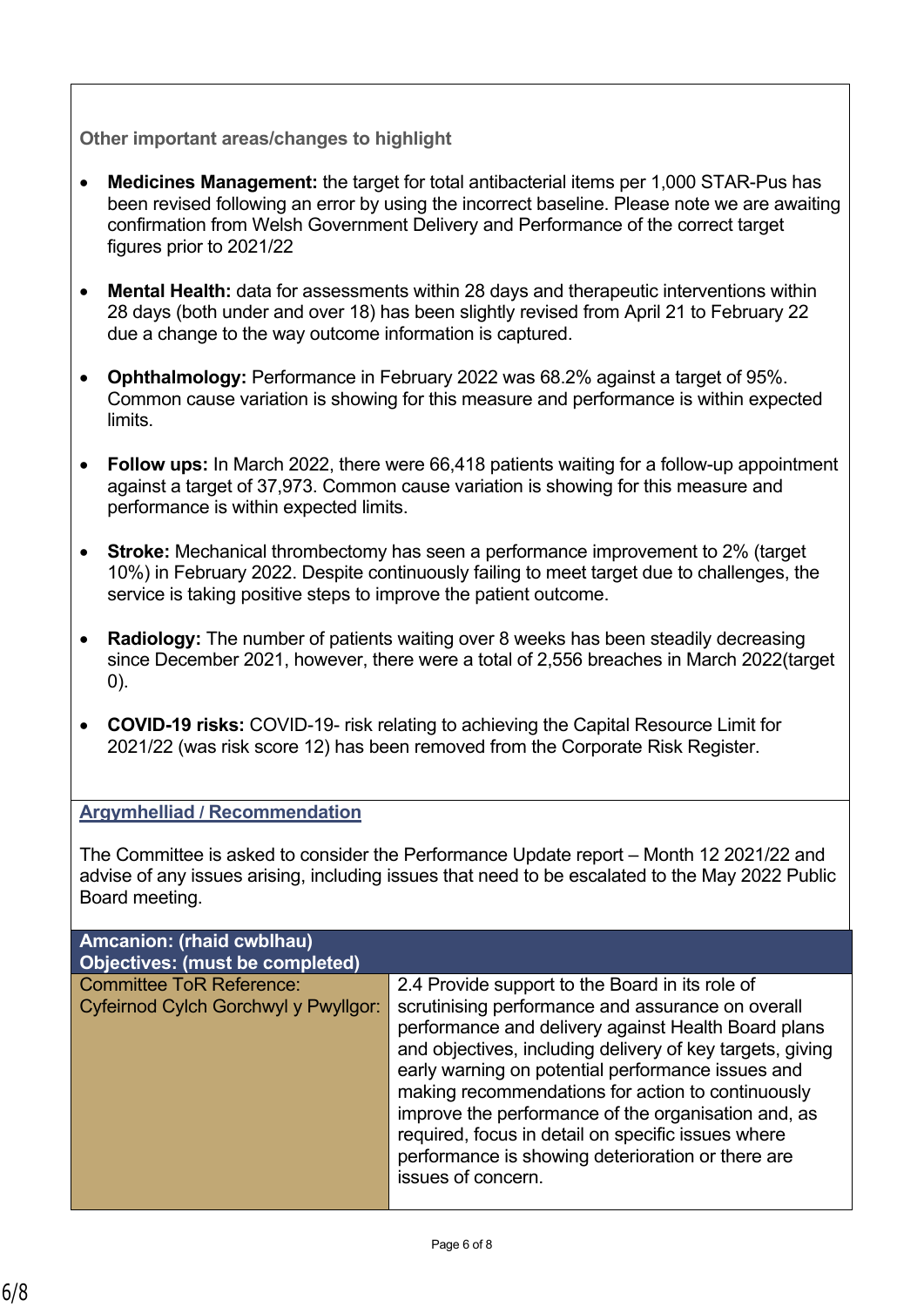|                                                                                                                                                   | 3.6 Seek assurances on the development and<br>implementation of a comprehensive approach to<br>performance delivery and quality management, to<br>incorporate all performance requirements set by the<br>Board, WG, regulators and inspectors, that enables all<br>staff with managerial responsibility to strive for<br>excellence whilst effectively delivering the basics (PO<br>3A). |
|---------------------------------------------------------------------------------------------------------------------------------------------------|------------------------------------------------------------------------------------------------------------------------------------------------------------------------------------------------------------------------------------------------------------------------------------------------------------------------------------------------------------------------------------------|
|                                                                                                                                                   | 3.7 Scrutinise the performance reports (including those<br>related to external providers) prepared for submission<br>to the Board, ensure exception reports are provided<br>where performance is off track, and undertake deep<br>dives into areas of performance as directed by the<br>Board.                                                                                           |
| Cyfeirnod Cofrestr Risg Datix a Sgôr<br>Cyfredol:<br>Datix Risk Register Reference and<br>Score:                                                  | Risks are outlined throughout the report                                                                                                                                                                                                                                                                                                                                                 |
| Safon(au) Gofal ac lechyd:<br>Health and Care Standard(s):                                                                                        | All Health & Care Standards Apply                                                                                                                                                                                                                                                                                                                                                        |
| <b>Amcanion Strategol y BIP:</b><br><b>UHB Strategic Objectives:</b>                                                                              | All Strategic Objectives are applicable                                                                                                                                                                                                                                                                                                                                                  |
| <b>Amcanion Llesiant BIP:</b><br><b>UHB Well-being Objectives:</b><br><b>Hyperlink to HDdUHB Well-being</b><br>Objectives Annual Report 2018-2019 | 9. All HDdUHB Well-being Objectives apply                                                                                                                                                                                                                                                                                                                                                |

| <b>Gwybodaeth Ychwanegol:</b><br><b>Further Information:</b> |                                                       |
|--------------------------------------------------------------|-------------------------------------------------------|
| Ar sail tystiolaeth:                                         | NHS Wales Delivery Framework 2021-22                  |
| <b>Evidence Base:</b>                                        |                                                       |
| <b>Rhestr Termau:</b>                                        | Contained within the body of the report               |
| <b>Glossary of Terms:</b>                                    |                                                       |
| Partïon / Pwyllgorau â ymgynhorwyd                           | Finance, Performance, Quality and Safety, Nursing,    |
| ymlaen llaw y Pwyllgor Datblygu                              | Information, Workforce, Mental Health, Primary Care   |
| <b>Strategol a Chyflenwi Gweithredol:</b>                    |                                                       |
| Parties / Committees consulted prior                         | <b>Strategic Development and Operational Delivery</b> |
| to Strategic Development and                                 | Committee                                             |
| <b>Operational Delivery Committee:</b>                       | People, Organisational Development and Culture        |
|                                                              | Committee                                             |

| Better use of resources through integration of reporting<br><b>Ariannol / Gwerth am Arian:</b> | <b>Effaith: (rhaid cwblhau)</b><br>Impact: (must be completed) |             |
|------------------------------------------------------------------------------------------------|----------------------------------------------------------------|-------------|
|                                                                                                | <b>Financial / Service:</b>                                    | methodology |